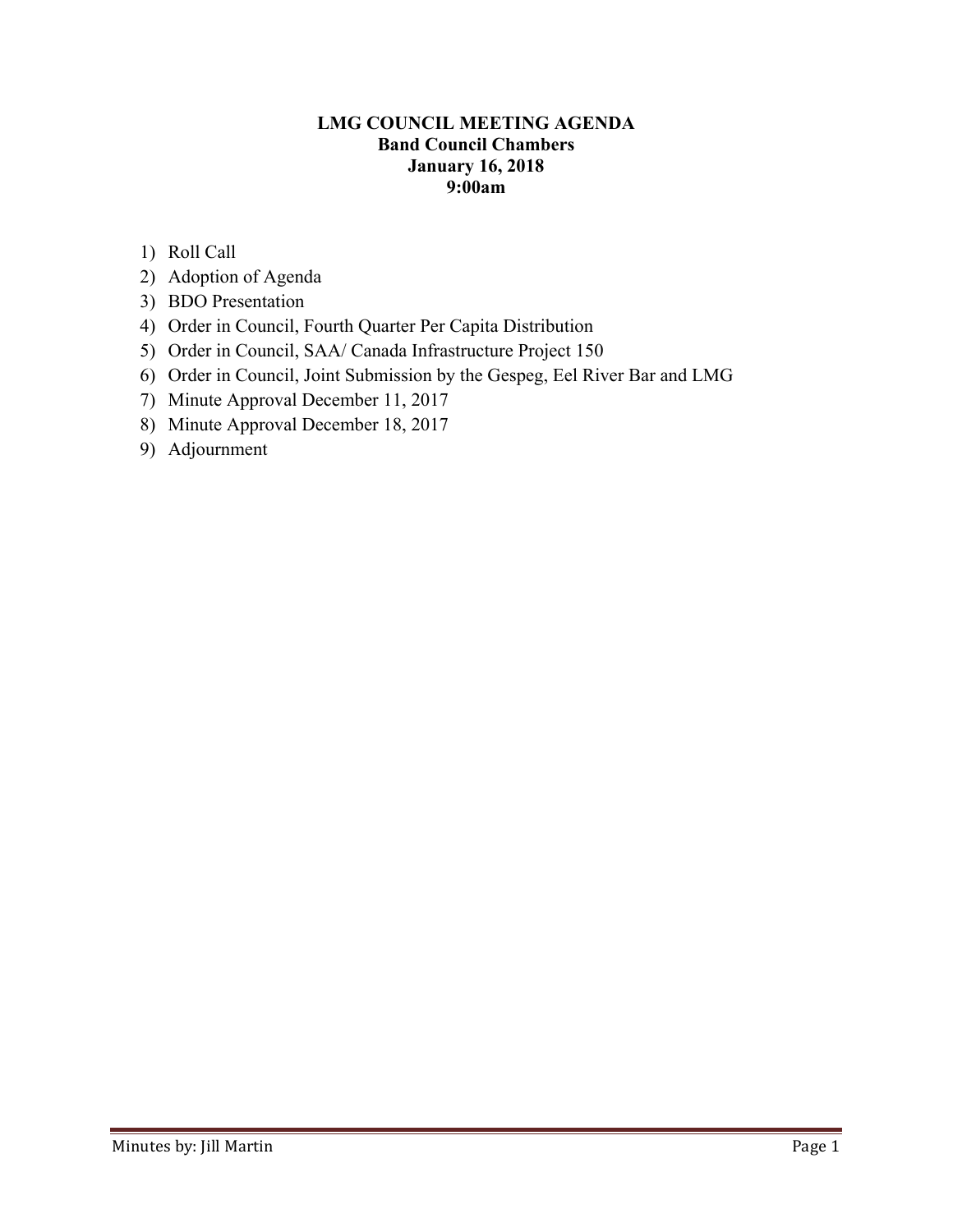## **1. Roll Call**

# **LMG COUNCIL ATTENDEES:**

Chief Darcy Gray Councillor Sky Metallic Councillor Annette Barnaby Councillor Wendell Metallic Councillor John Murvin Vicaire Councillor Dr. Cathy Martin Councillor Lorna Sook Councillor Sheila Swasson

#### **Absent:**

Councillor Gordon Isaac (Bereavement) Councillor Lloyd Alcon (Unavailable, notified) Councillor Calvin Barnaby Councillor Chris Wysote Councillor Kevin Methot

### **2. Adoption of the Agenda**

A motion was made to accept the agenda.

Moved: Councillor Annette Barnaby Second: Councillor Dr. Cathy Martin Passed

### **3. BDO Presentation**

BDO presented to Chief and Council the result of the valuation exercise on Zenabis.

## **4. Order in Council, Fourth Quarter Per Capita Distribution**

A motion was made to accept the Fourth Quarter Per Capita Distribution list.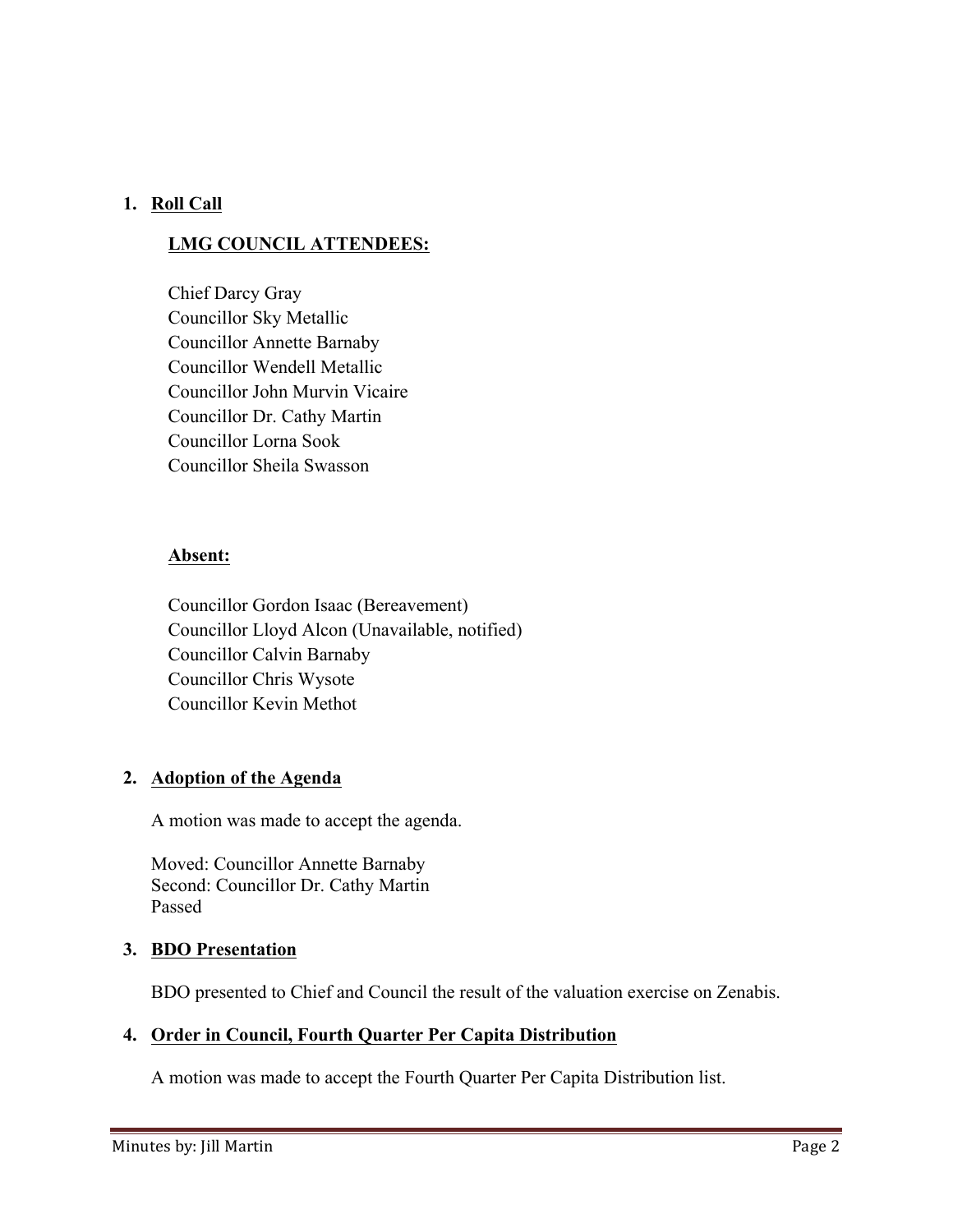Moved: Councillor Lorna Sook Second: Councillor Wendell Metallic Passed

### **5. Order in Council, SAA/ Canada Infrastructure Project 150**

A motion was made to accept the SAA/Canada Infrastructure Project 150, which allows the Listuguj Mi'gmaq Government to authorize Chief Darcy Gray representing Listuguj to submit project proposal to the SAA under Aboriginal Initiatives Funds III and to represent the Listuguj Mi'gmaq Government with different levels of government and agencies. Also, mandates Chief Darcy Gray to execute a funding request, in an amount of \$425,000 to the SAA, under the Aboriginal Initiative Fund Community Infrastructure envelope to offset up to 29% of the projects expenses, projects include; playground expansion, rink, splash pad, outdoor fitness, and youth centre expansion.

Moved: Councillor Sky Metallic Second: Councillor Wendell Metallic Passed

### **6. Order in Council, Joint Submission by the Gespeg, Eel River Bar and LMG**

A motion was made to accept the Joint Proposal Submission by the Gespeg, Eel River Bar and LMG Order in Council. LMG is in support of the proposal submission and authorized Fred Isaac be appointed Coordinator for the Joint Mi'gmaq Research Project. The LMG will administer funds on behalf of the three First Nations for this Joint Research Project, the research project is specific to the fishing pools.

Moved: Councillor Cathy Martin Second: Councillor Wendell Metallic Passed

## **7. Order in Council, AMENDMENT: OIC No. 2278 Cancelling Hydro Quebec Permit No. 5615-174**

This item was tabled until the next Chief and Council meeting.

### **8. Minute Approval December 11. 2017**

Council made a motion to approve the minutes for December 11, 2017.

Moved: Councillor Annette Barnaby Second: Councillor Sky Metallic